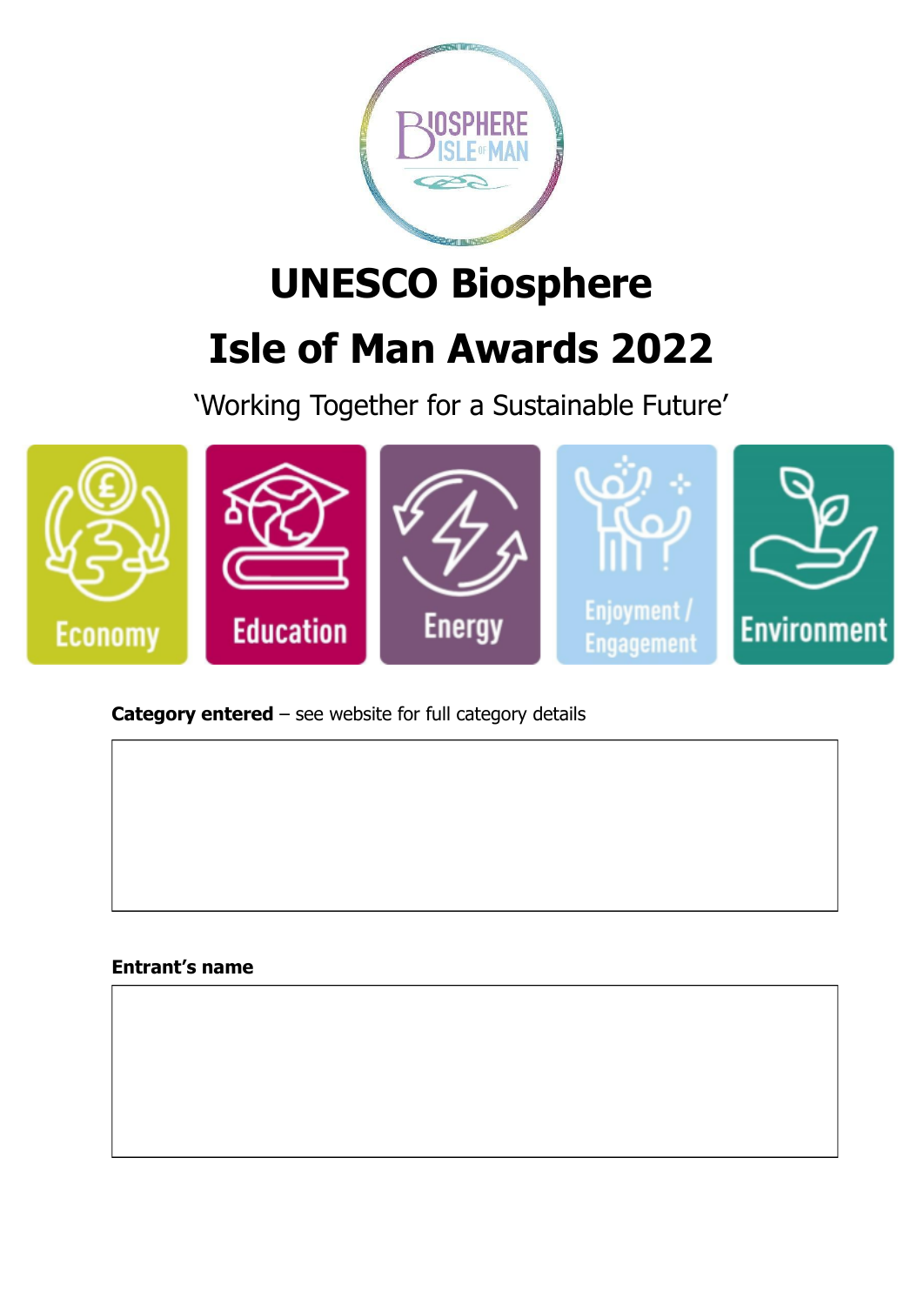**Contact name** (if entrant is an organisation)

## **Email address**

## **Daytime telephone number**

## **Social media @s**

**Title of your project or initiative** (10 words or fewer)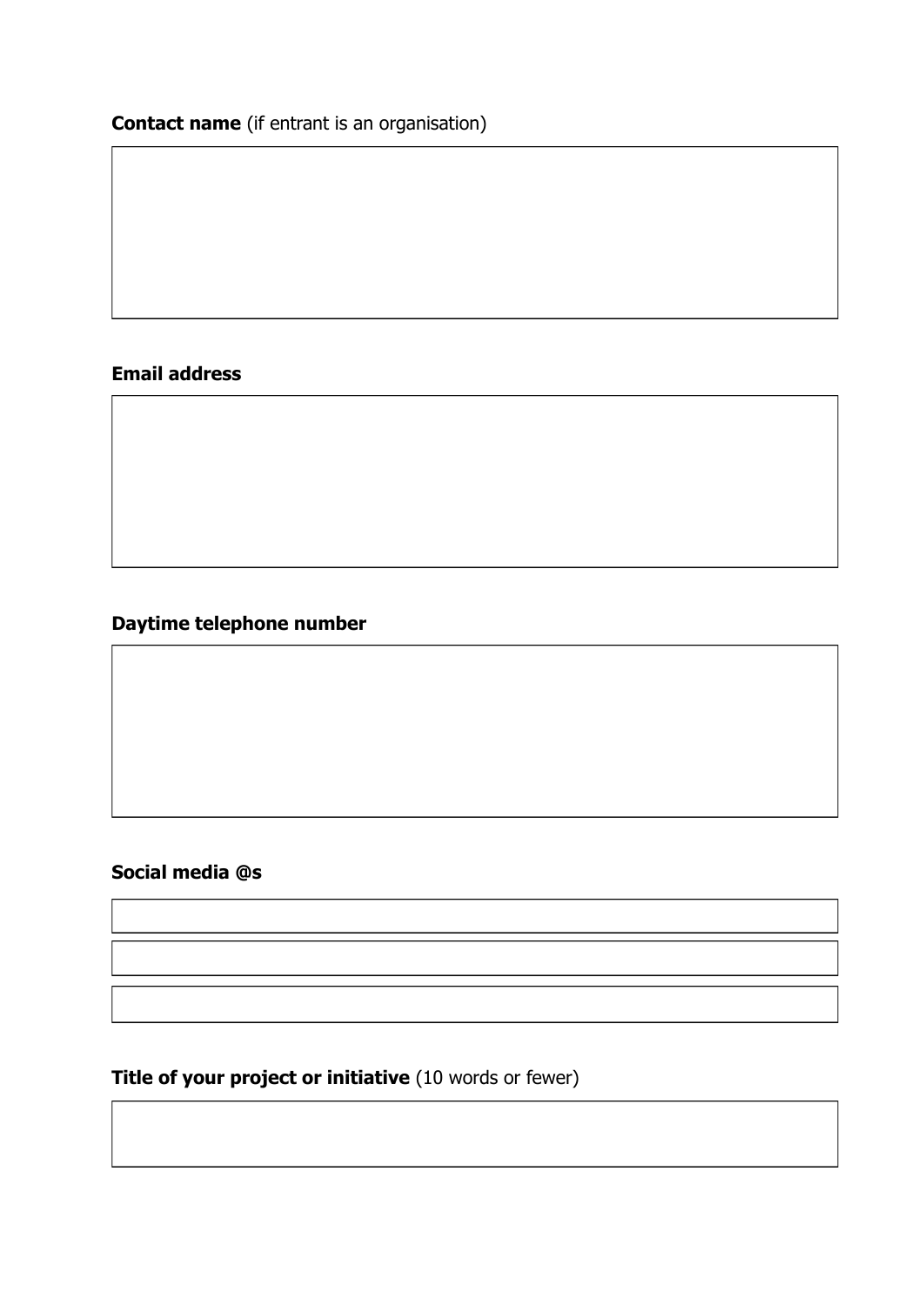## **What did you do/are you doing?** (200 words or fewer) Demonstrate impact and/or innovation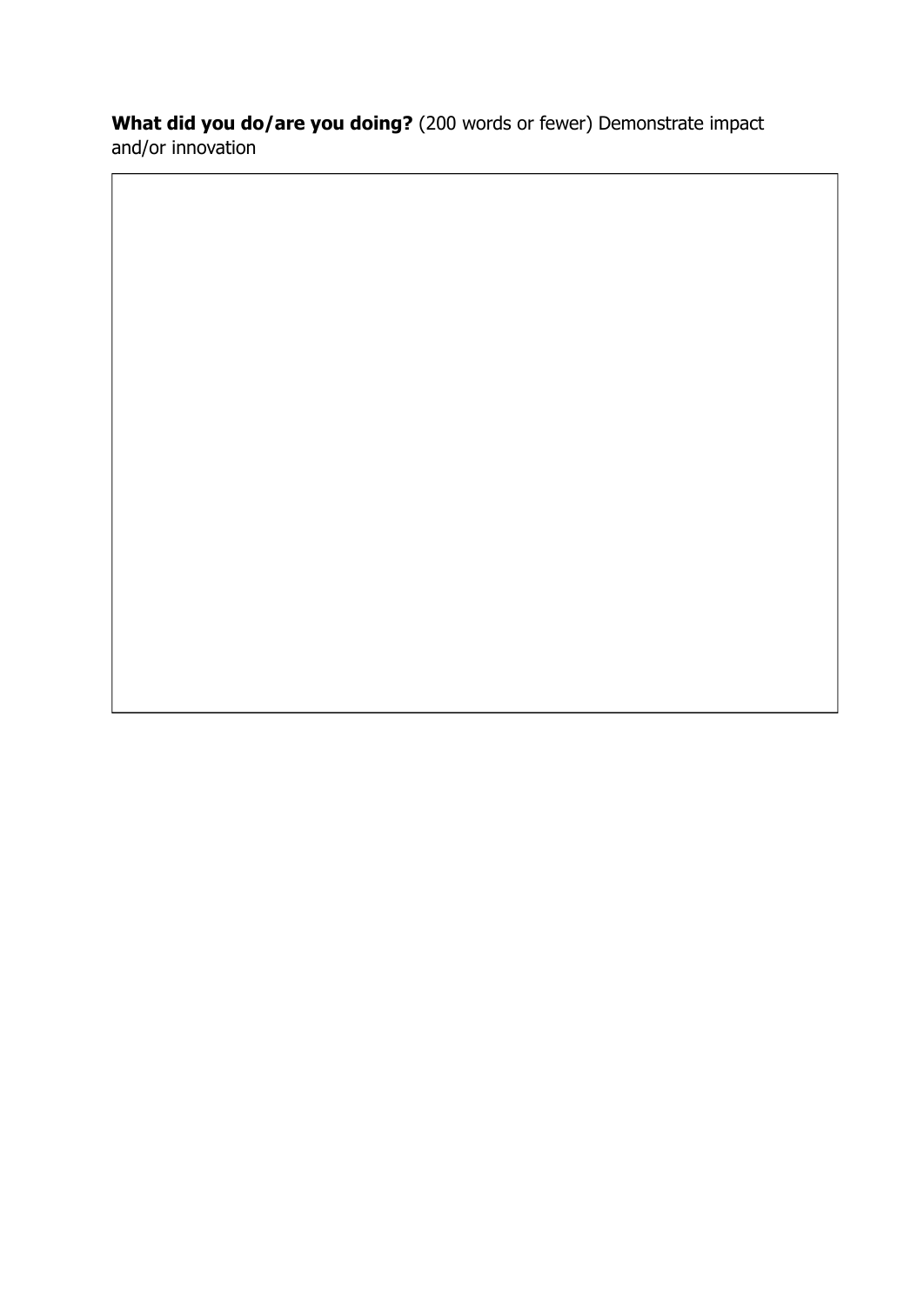**What did you achieve/are you achieving?** (200 words or fewer) Demonstrate impact and/or innovation

## **You may (optional) attach up to three images**

Please label these accordingly – eg Your Organisation Name Image 1 - and please

- attach them in the relevant field if entering online
- send them separate to (rather than embedded in) this document if entering by email
- attach copies if entering by post, noting we may request electronic versions in due course.

Please give a short description of these images: